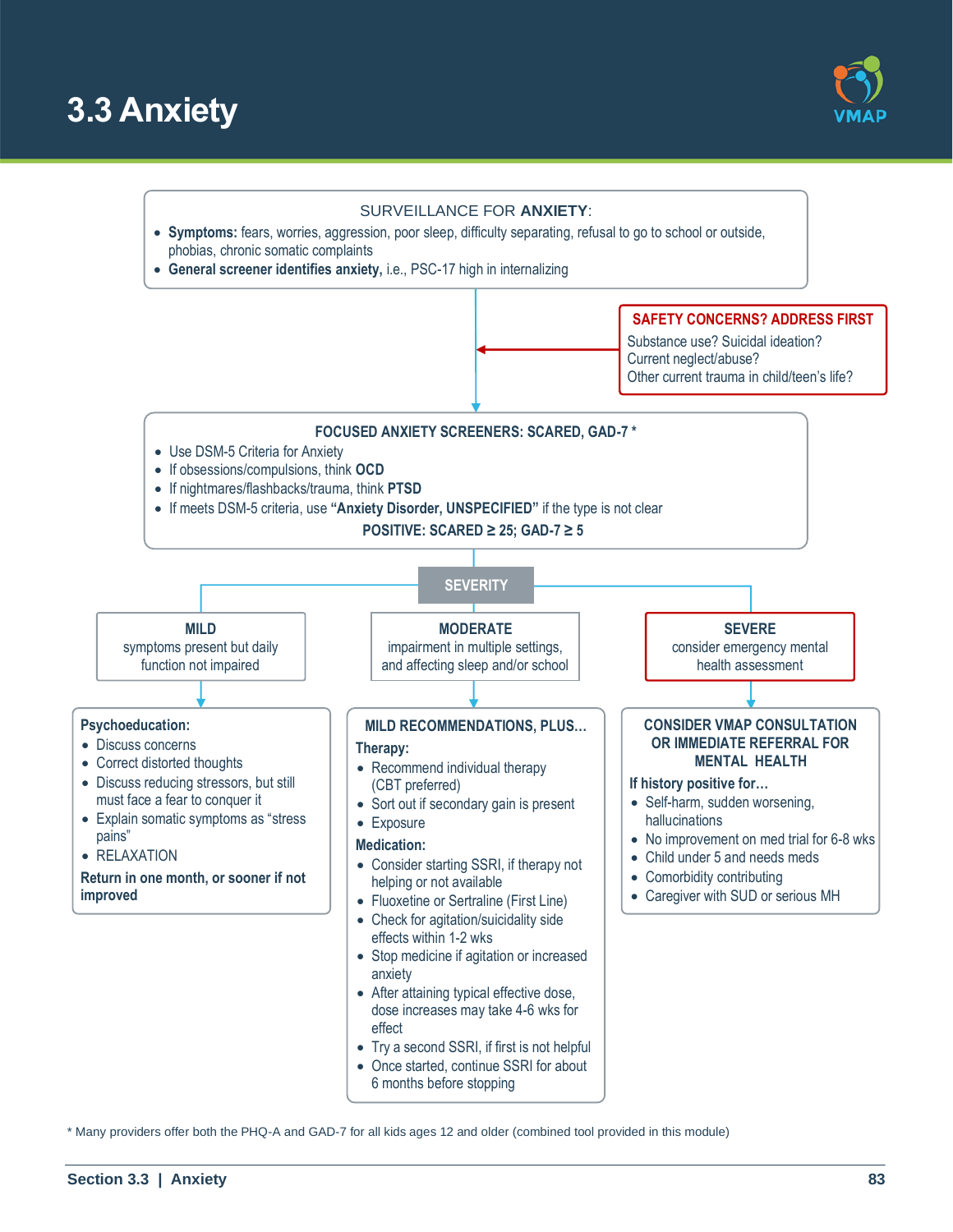**CHILD** version — Page 1 of 2 (to be filled out by the CHILD) For children and adolescents ages 8 and older; kids 8 to 11 may need help completing

Name: \_\_\_\_\_\_\_\_\_\_\_\_\_\_\_\_\_\_\_\_\_\_\_\_\_\_\_\_\_\_\_\_\_\_\_\_\_\_\_\_\_\_\_\_\_\_\_\_\_\_\_\_\_\_\_\_\_\_\_ Date: \_\_\_\_\_\_\_\_\_\_\_\_\_\_\_\_\_\_\_\_\_\_

Below is a list of sentences that describe how people feel. Read each phrase and decide if it is "Not True or Hardly Ever True" or "Somewhat True or Sometimes True" or "Very True or Often True" for you. Then, for each sentence, check  $(\checkmark)$  the box that corresponds to the response that seems to describe you for the last 3 months.

|     | <b>Symptom</b>                                                    | $\bf{0}$<br><b>Not True or</b><br><b>Hardly Ever True</b> | <b>Somewhat True or</b><br><b>Sometimes True</b> | $\overline{2}$<br><b>Very True or</b><br><b>Often True</b> |              |
|-----|-------------------------------------------------------------------|-----------------------------------------------------------|--------------------------------------------------|------------------------------------------------------------|--------------|
| 1.  | When I feel frightened, it is hard to breathe.                    |                                                           |                                                  |                                                            | PA/SO        |
| 2.  | I get headaches when I am at school.                              |                                                           |                                                  |                                                            | <b>SCH</b>   |
| 3.  | I don't like to be with people I don't know well.                 |                                                           |                                                  |                                                            | <b>SOC</b>   |
| 4.  | I get scared if I sleep away from home.                           |                                                           |                                                  |                                                            | <b>SEP</b>   |
| 5.  | I worry about other people liking me.                             |                                                           |                                                  |                                                            | <b>GA</b>    |
| 6.  | When I get frightened, I feel like passing out.                   |                                                           |                                                  |                                                            | PA/SO        |
| 7.  | I am nervous.                                                     |                                                           |                                                  |                                                            | <b>GA</b>    |
| 8.  | I follow my mother or father wherever they go.                    |                                                           |                                                  |                                                            | <b>SEP</b>   |
| 9.  | People tell me that I look nervous.                               |                                                           |                                                  |                                                            | PA/SO        |
| 10. | I feel nervous with people I don't know well.                     |                                                           |                                                  |                                                            | <b>SOC</b>   |
| 11. | I get stomachaches at school.                                     |                                                           |                                                  |                                                            | <b>SCH</b>   |
| 12. | When I get frightened, I feel like I am going crazy.              |                                                           |                                                  |                                                            | <b>PA/SO</b> |
| 13. | I worry about sleeping alone.                                     |                                                           |                                                  |                                                            | <b>SEP</b>   |
| 14. | I worry about being as good as other kids.                        |                                                           |                                                  |                                                            | <b>GA</b>    |
| 15. | When I get frightened, I feel like things are not real.           |                                                           |                                                  |                                                            | PA/SO        |
| 16. | I have nightmares about something bad happening to<br>my parents. |                                                           |                                                  |                                                            | <b>SEP</b>   |
| 17. | I worry about going to school.                                    |                                                           |                                                  |                                                            | <b>SCH</b>   |
| 18. | When I get frightened, my heart beats fast.                       |                                                           |                                                  |                                                            | PA/SO        |
| 19. | I get shaky.                                                      |                                                           |                                                  |                                                            | PA/SO        |
| 20. | I have nightmares about something bad happening to me.            |                                                           |                                                  |                                                            | <b>SEP</b>   |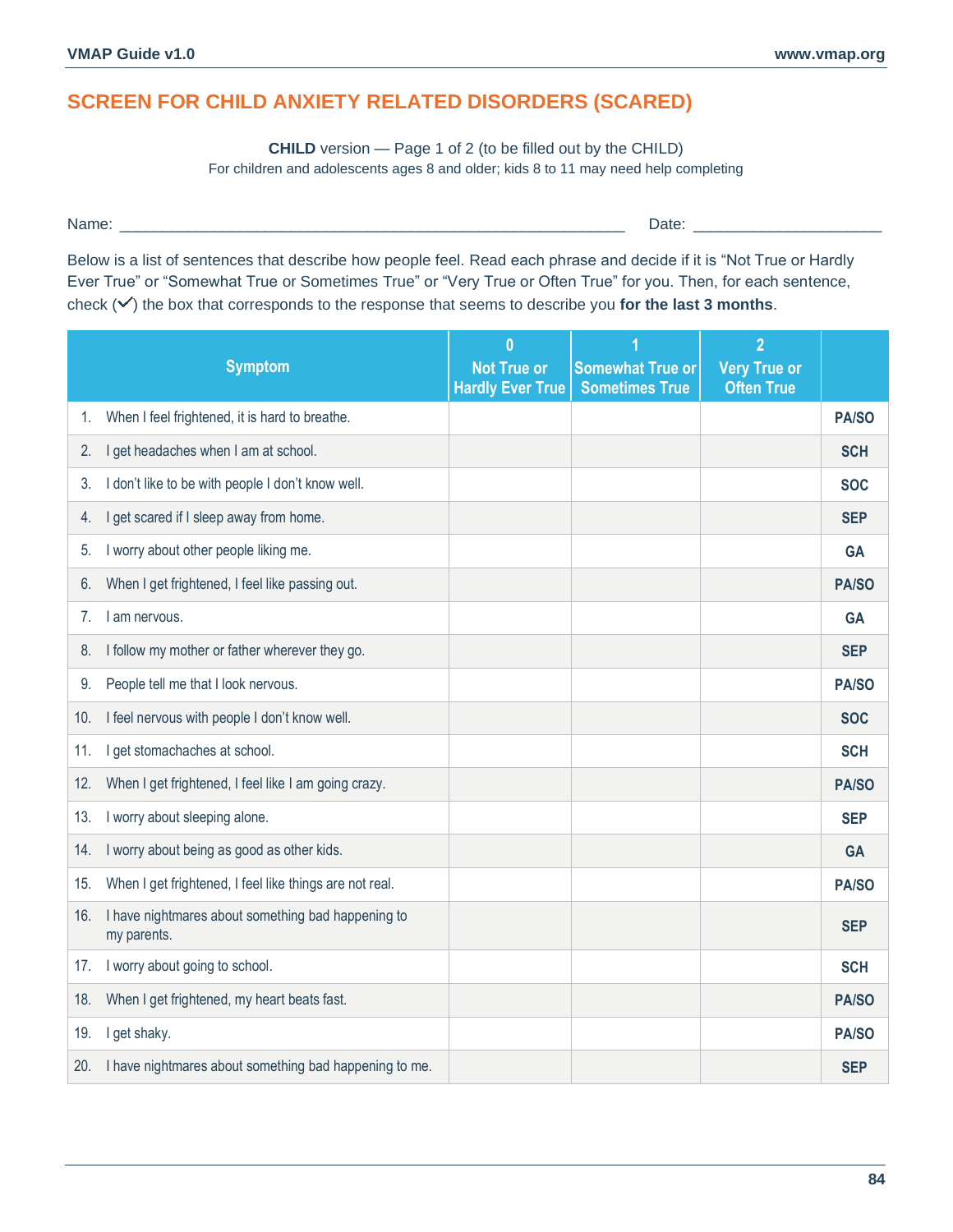**CHILD** version — Page 2 of 2 (to be filled out by the CHILD)

|     | <b>Symptom</b>                                                                                                                                                           | $\overline{0}$<br><b>Not True or</b><br><b>Hardly Ever True</b> | <b>Somewhat True or</b><br><b>Sometimes True</b> | $\overline{2}$<br><b>Very True or</b><br><b>Often True</b> |            |
|-----|--------------------------------------------------------------------------------------------------------------------------------------------------------------------------|-----------------------------------------------------------------|--------------------------------------------------|------------------------------------------------------------|------------|
| 21. | I worry about things working out for me.                                                                                                                                 |                                                                 |                                                  |                                                            | <b>GA</b>  |
| 22. | When I get frightened, I sweat a lot.                                                                                                                                    |                                                                 |                                                  |                                                            | PA/SO      |
| 23. | I am a worrier.                                                                                                                                                          |                                                                 |                                                  |                                                            | <b>GA</b>  |
| 24. | I get really frightened for no reason at all.                                                                                                                            |                                                                 |                                                  |                                                            | PA/SO      |
| 25. | I am afraid to be alone in the house.                                                                                                                                    |                                                                 |                                                  |                                                            | <b>SEP</b> |
| 26. | It is hard for me to talk with people I don't know well.                                                                                                                 |                                                                 |                                                  |                                                            | <b>SOC</b> |
| 27. | When I get frightened, I feel like I am choking.                                                                                                                         |                                                                 |                                                  |                                                            | PA/SO      |
| 28. | People tell me that I worry too much.                                                                                                                                    |                                                                 |                                                  |                                                            | <b>GA</b>  |
| 29. | I don't like to be away from my family.                                                                                                                                  |                                                                 |                                                  |                                                            | <b>SEP</b> |
| 30. | I am afraid of having anxiety (or panic) attacks.                                                                                                                        |                                                                 |                                                  |                                                            | PA/SO      |
| 31. | I worry that something bad might happen to my parents.                                                                                                                   |                                                                 |                                                  |                                                            | <b>SEP</b> |
| 32. | I feel shy with people I don't know well.                                                                                                                                |                                                                 |                                                  |                                                            | <b>SOC</b> |
| 33. | I worry about what is going to happen in the future.                                                                                                                     |                                                                 |                                                  |                                                            | <b>GA</b>  |
| 34. | When I get frightened, I feel like throwing up.                                                                                                                          |                                                                 |                                                  |                                                            | PA/SO      |
| 35. | I worry about how well I do things.                                                                                                                                      |                                                                 |                                                  |                                                            | <b>GA</b>  |
| 36. | I am scared to go to school.                                                                                                                                             |                                                                 |                                                  |                                                            | <b>SCH</b> |
| 37. | I worry about things that have already happened.                                                                                                                         |                                                                 |                                                  |                                                            | <b>GA</b>  |
| 38. | When I get frightened, I feel dizzy.                                                                                                                                     |                                                                 |                                                  |                                                            | PA/SO      |
| 39. | I feel nervous when I am with other children or adults and I<br>have to do something while they watch me (for example:<br>read aloud, speak, play a game, play a sport). |                                                                 |                                                  |                                                            | <b>SOC</b> |
| 40. | I feel nervous when I am going to parties, dances, or any<br>place where there will be people that I don't know well.                                                    |                                                                 |                                                  |                                                            | <b>SOC</b> |
|     | 41. I am shy.                                                                                                                                                            |                                                                 |                                                  |                                                            | <b>SOC</b> |

For children ages 8 to 11, it is recommended that the clinician explain all questions, or have the child answer the questionnaire sitting with an adult in case they have any questions.

See: Birmaher, B., Brent, D. A., Chiappetta, L., Bridge, J., Monga, S., & Baugher, M. (1999). Psychometric properties of the Screen for Child Anxiety Related Emotional Disorders (SCARED); a replication study. Journal of the American Academy of Child and Adolescent Psychiatry, 38(10), 1230-6.

The SCARED is available at no cost a[t www.pediatricbipolar.pitt.edu](http://www.pediatricbipolar.pitt.edu/) under resources/instruments.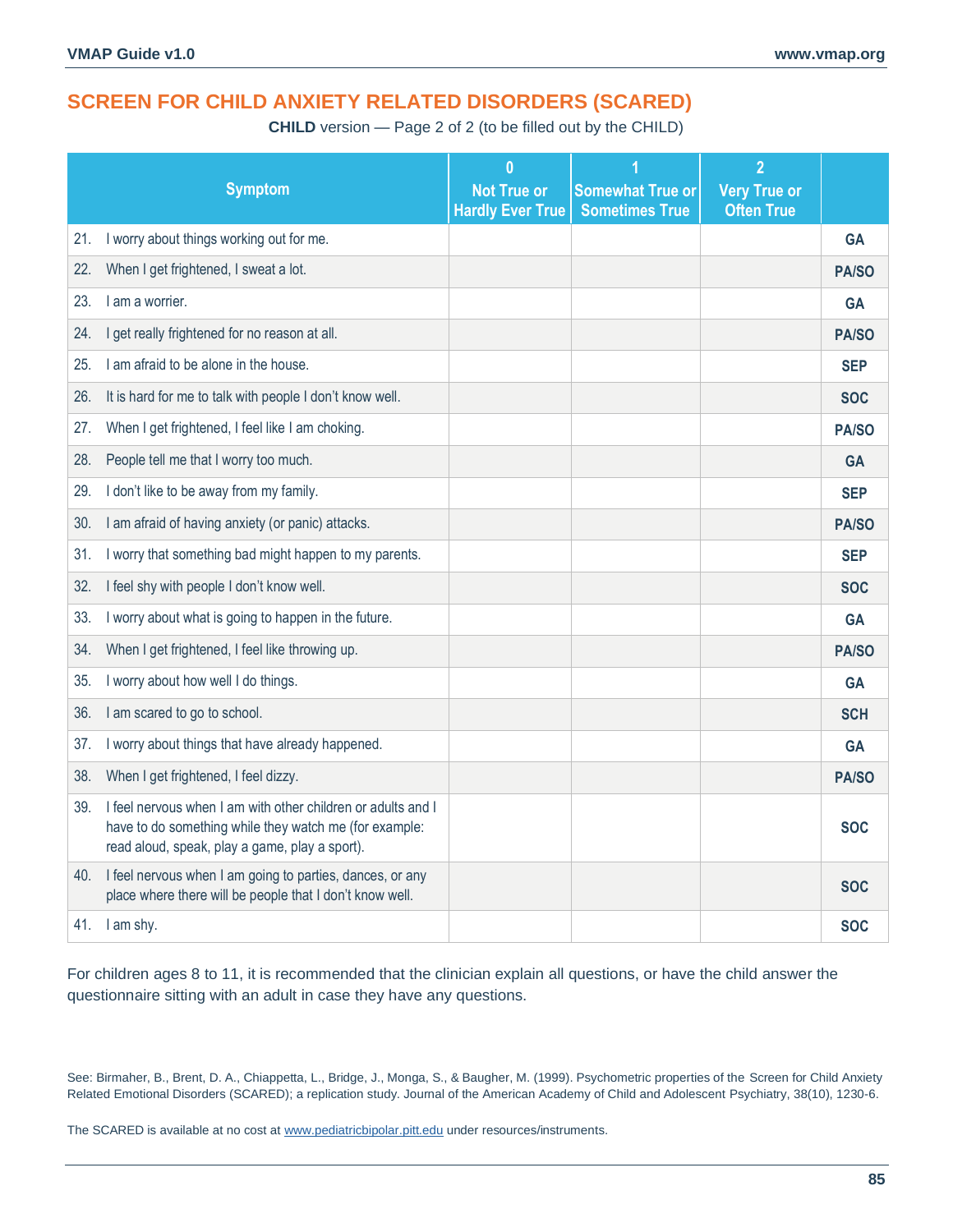To be completed by Clinician

| Name: __                                                                                                                                      | Date:         |
|-----------------------------------------------------------------------------------------------------------------------------------------------|---------------|
| <b>Scoring</b>                                                                                                                                | <b>Totals</b> |
| A total score of $\geq$ 25 may indicate the presence of an Anxiety Disorder. Scores higher than 30 are<br>more specific.                      | TOTAL =       |
| A score of 7 for items 1, 6, 9, 12, 15, 18, 19, 22, 24, 27, 30, 34, 38 may indicate Panic Disorder or<br><b>Significant Somatic Symptoms.</b> | $PA/SO =$     |
| A score of 9 for items 5, 7, 14, 21, 23, 28, 33, 35, 37 may indicate Generalized Anxiety Disorder.                                            | $GA =$        |
| A score of 5 for items 4, 8, 13, 16, 20, 25, 29, 31 may indicate Separation Anxiety Disorder.                                                 | $SEP =$       |
| A score of 8 for items 3, 10, 26, 32, 39, 40, 41 may indicate Social Phobic Disorder.                                                         | $SOC =$       |
| A score of 3 for items 2, 11, 17, 36 may indicate Significant School Avoidance Symptoms.                                                      | $SCH =$       |

Developed by Boris Birmaher, M.D., Suneeta Khetarpal, M.D., Marlane Cully, M.Ed., David Brent, M.D., and Sandra McKenzie, PhD., Western Psychiatric Institute and Clinic, University of Pittsburgh (October, 1995). E-mail[: birmaherb@upmc.edu.](mailto:birmaherb@upmc.edu)

See: Birmaher, B., Brent, D. A., Chiappetta, L., Bridge, J., Monga, S., & Baugher, M. (1999). Psychometric properties of the Screen for Child Anxiety Related Emotional Disorders (SCARED); a replication study. Journal of the American Academy of Child and Adolescent Psychiatry, 38(10), 1230-6.

The SCARED is available at no cost a[t www.pediatricbipolar.pitt.edu](http://www.pediatricbipolar.pitt.edu/) under resources/instruments.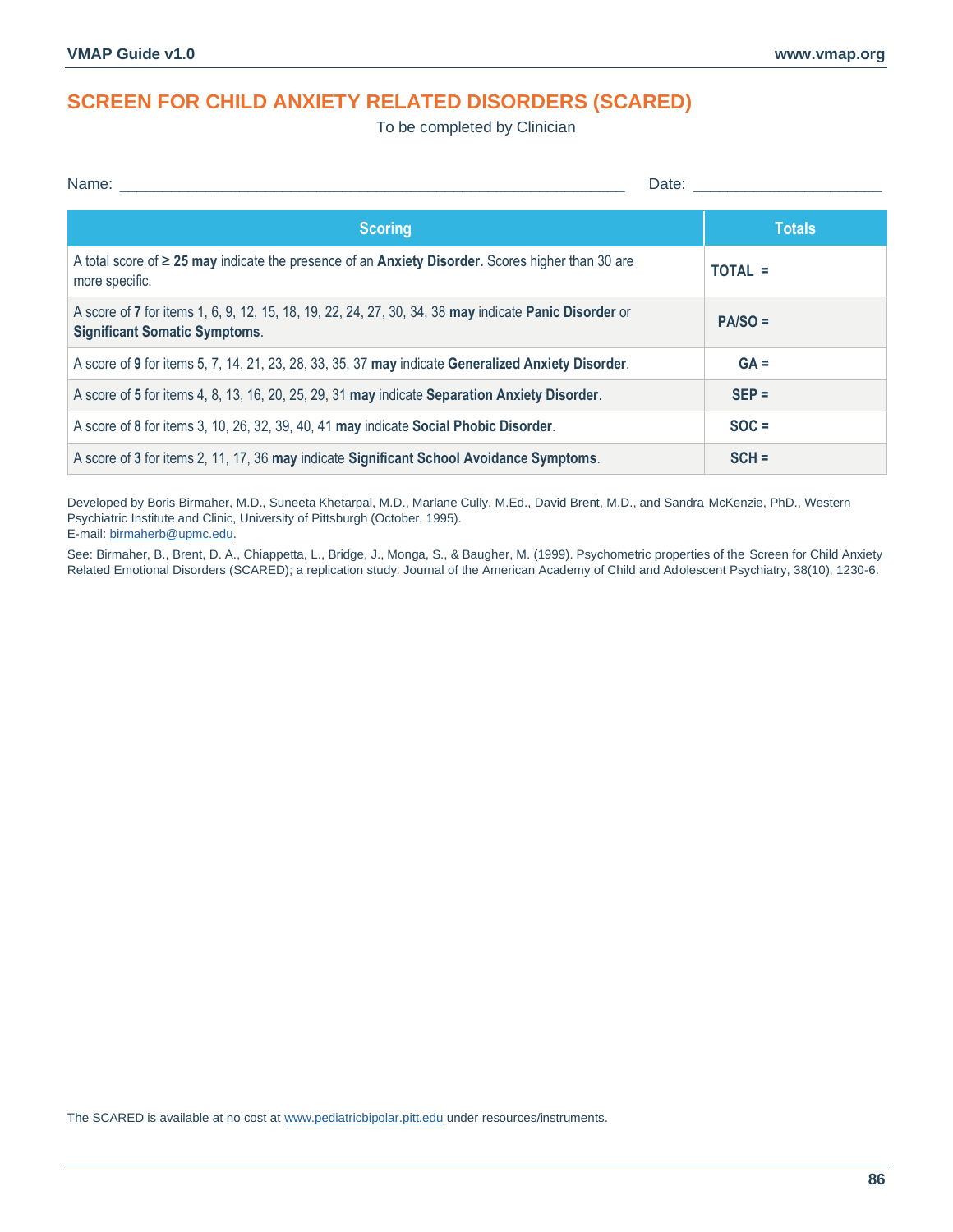**PARENT** version — Page 1 of 2 (to be filled out by the PARENT)

Name: \_\_\_\_\_\_\_\_\_\_\_\_\_\_\_\_\_\_\_\_\_\_\_\_\_\_\_\_\_\_\_\_\_\_\_\_\_\_\_\_\_\_\_\_\_\_\_\_\_\_\_\_\_\_\_\_\_\_\_ Date: \_\_\_\_\_\_\_\_\_\_\_\_\_\_\_\_\_\_\_\_\_\_

### **Directions:**

Below is a list of sentences that describe how people feel. Read each phrase and decide if it is "Not True or Hardly Ever True" or "Somewhat True or Sometimes True" or "Very True or Often True" for your child. Then, for each sentence, check ( $\vee$ ) the box that corresponds to the response that seems to describe your child *for the last 3 months*. Please respond to all statements as well as you can, even if some do not seem to concern your child.

|     |                                                                              | $\bf{0}$                                      |                                                  | $\overline{2}$                           |              |
|-----|------------------------------------------------------------------------------|-----------------------------------------------|--------------------------------------------------|------------------------------------------|--------------|
|     | <b>Symptom</b>                                                               | <b>Not True or</b><br><b>Hardly Ever True</b> | <b>Somewhat True or</b><br><b>Sometimes True</b> | <b>Very True or</b><br><b>Often True</b> |              |
| 1.  | When my child feels frightened, it is hard for him/her<br>to breathe.        |                                               |                                                  |                                          | PA/SO        |
| 2.  | My child gets headaches when he/she is at school.                            |                                               |                                                  |                                          | <b>SCH</b>   |
| 3.  | My child doesn't like to be with people he/she doesn't<br>know well.         |                                               |                                                  |                                          | <b>SOC</b>   |
| 4.  | My child gets scared if he/she sleeps away from home.                        |                                               |                                                  |                                          | <b>SEP</b>   |
| 5.  | My child worries about other people liking him/her.                          |                                               |                                                  |                                          | <b>GA</b>    |
| 6.  | When my child gets frightened, he/she feels like<br>passing out.             |                                               |                                                  |                                          | PA/SO        |
| 7.  | My child is nervous.                                                         |                                               |                                                  |                                          | <b>GA</b>    |
| 8.  | My child follows me wherever I go.                                           |                                               |                                                  |                                          | <b>SEP</b>   |
| 9.  | People tell me that my child looks nervous.                                  |                                               |                                                  |                                          | PA/SO        |
| 10. | My child feels nervous with people he/she doesn't<br>know well.              |                                               |                                                  |                                          | <b>SOC</b>   |
| 11. | My child gets stomachaches at school.                                        |                                               |                                                  |                                          | <b>SCH</b>   |
| 12. | When my child gets frightened, he/she feels like he/she is<br>going crazy.   |                                               |                                                  |                                          | PA/SO        |
| 13. | My child worries about sleeping alone.                                       |                                               |                                                  |                                          | <b>SEP</b>   |
| 14. | My child worries about being as good as other kids.                          |                                               |                                                  |                                          | <b>GA</b>    |
| 15. | When my child gets frightened, he/she feels like things are<br>not real.     |                                               |                                                  |                                          | PA/SO        |
| 16. | My child has nightmares about something bad happening to<br>his/her parents. |                                               |                                                  |                                          | <b>SEP</b>   |
| 17. | My child worries about going to school.                                      |                                               |                                                  |                                          | <b>SCH</b>   |
| 18. | When my child gets frightened, his/her heart beats fast.                     |                                               |                                                  |                                          | PA/SO        |
| 19. | He/she gets shaky.                                                           |                                               |                                                  |                                          | <b>PA/SO</b> |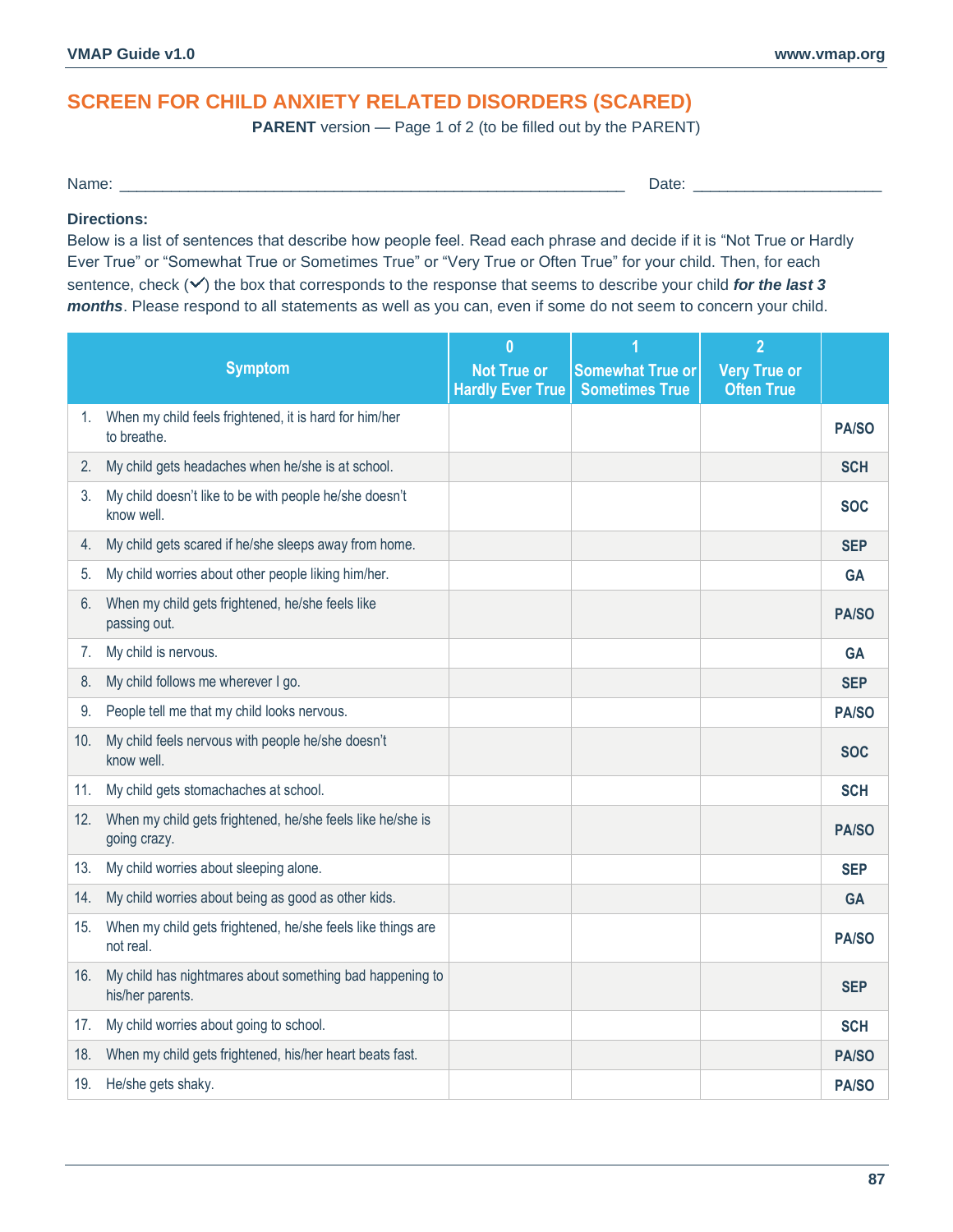**PARENT** version — Page 2 of 2 (to be filled out by the PARENT)

|     |                                                                                                                                                                                                   | $\bf{0}$                                      |                                                  | $\overline{2}$                           |              |
|-----|---------------------------------------------------------------------------------------------------------------------------------------------------------------------------------------------------|-----------------------------------------------|--------------------------------------------------|------------------------------------------|--------------|
|     | <b>Symptom</b>                                                                                                                                                                                    | <b>Not True or</b><br><b>Hardly Ever True</b> | <b>Somewhat True or</b><br><b>Sometimes True</b> | <b>Very True or</b><br><b>Often True</b> |              |
| 20. | My child has nightmares about something bad happening                                                                                                                                             |                                               |                                                  |                                          |              |
|     | to him/her.                                                                                                                                                                                       |                                               |                                                  |                                          | <b>SEP</b>   |
| 21. | My child worries about things working out for him/her.                                                                                                                                            |                                               |                                                  |                                          | <b>GA</b>    |
| 22. | When my child gets frightened, he/she sweats a lot.                                                                                                                                               |                                               |                                                  |                                          | PA/SO        |
| 23. | My child is a worrier.                                                                                                                                                                            |                                               |                                                  |                                          | <b>GA</b>    |
| 24. | My child gets really frightened for no reason at all.                                                                                                                                             |                                               |                                                  |                                          | PA/SO        |
| 25. | My child is afraid to be alone in the house.                                                                                                                                                      |                                               |                                                  |                                          | <b>SEP</b>   |
| 26. | It is hard for my child to talk with people he/she doesn't<br>know well.                                                                                                                          |                                               |                                                  |                                          | <b>SOC</b>   |
| 27. | When my child gets frightened, he/she feels like he/she<br>is choking.                                                                                                                            |                                               |                                                  |                                          | <b>PA/SO</b> |
| 28. | People tell me that my child worries too much.                                                                                                                                                    |                                               |                                                  |                                          | <b>GA</b>    |
| 29. | My child doesn't like to be away from his/her family.                                                                                                                                             |                                               |                                                  |                                          | <b>SEP</b>   |
| 30. | My child is afraid of having anxiety (or panic) attacks.                                                                                                                                          |                                               |                                                  |                                          | <b>PA/SO</b> |
| 31. | My child worries that something bad might happen to<br>his/her parents.                                                                                                                           |                                               |                                                  |                                          | <b>SEP</b>   |
| 32. | My child feels shy with people he/she doesn't know well.                                                                                                                                          |                                               |                                                  |                                          | <b>SOC</b>   |
| 33. | My child worries about what is going to happen in<br>the future.                                                                                                                                  |                                               |                                                  |                                          | <b>GA</b>    |
| 34. | When my child gets frightened, he/she feels like<br>throwing up.                                                                                                                                  |                                               |                                                  |                                          | <b>PA/SO</b> |
| 35. | My child worries about how well he/she does things.                                                                                                                                               |                                               |                                                  |                                          | <b>GA</b>    |
| 36. | My child is scared to go to school.                                                                                                                                                               |                                               |                                                  |                                          | <b>SCH</b>   |
| 37. | My child worries about things that have already happened.                                                                                                                                         |                                               |                                                  |                                          | <b>GA</b>    |
| 38. | When my child gets frightened, he/she feels dizzy.                                                                                                                                                |                                               |                                                  |                                          | PA/SO        |
| 39. | My child feels nervous when he/she is with other children or<br>adults and he/she has to do something while they watch<br>him/her (for example: read aloud, speak, play a game, play<br>a sport). |                                               |                                                  |                                          | <b>SOC</b>   |
| 40. | My child feels nervous when he/she is going to parties,<br>dances, or any place where there will be people that he/she<br>doesn't know well.                                                      |                                               |                                                  |                                          | <b>SOC</b>   |
| 41. | My child is shy.                                                                                                                                                                                  |                                               |                                                  |                                          | <b>SOC</b>   |

The SCARED is available at no cost a[t www.pediatricbipolar.pitt.edu](http://www.pediatricbipolar.pitt.edu/) under resources/instruments. January 19, 2018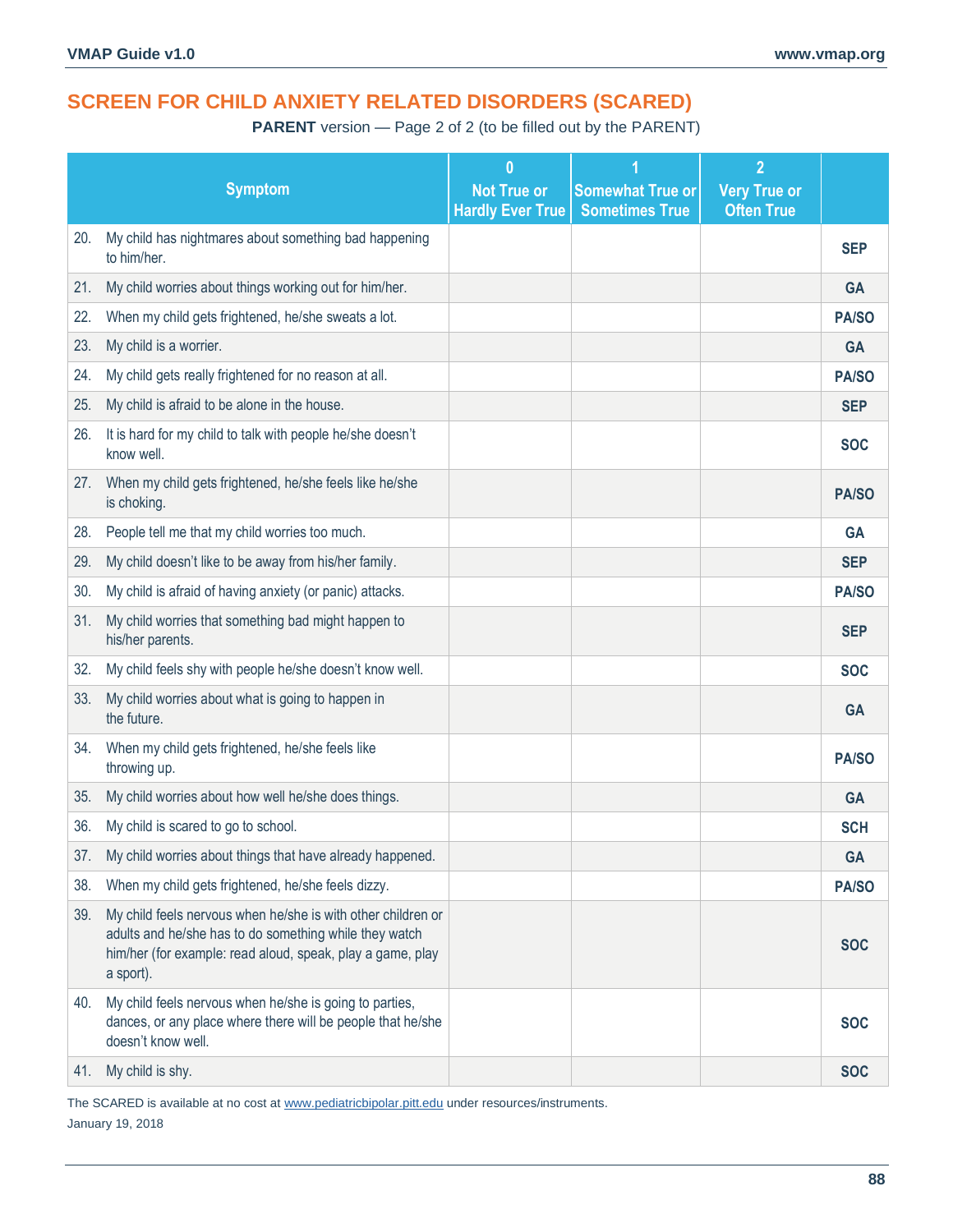# **SCREEN FOR CHILD ANXIETY RELATED DISORDERS (SCARED) PARENT VERSION**

To be completed by Clinician

| Name:                                                                                                                                         | Date:         |
|-----------------------------------------------------------------------------------------------------------------------------------------------|---------------|
| <b>Scoring</b>                                                                                                                                | <b>Totals</b> |
| A total score of $\geq$ 25 may indicate the presence of an Anxiety Disorder. Scores higher than 30 are<br>more specific.                      | TOTAL =       |
| A score of 7 for items 1, 6, 9, 12, 15, 18, 19, 22, 24, 27, 30, 34, 38 may indicate Panic Disorder or<br><b>Significant Somatic Symptoms.</b> | $PA/SO =$     |
| A score of 9 for items 5, 7, 14, 21, 23, 28, 33, 35, 37 may indicate Generalized Anxiety Disorder.                                            | $GA =$        |
| A score of 5 for items 4, 8, 13, 16, 20, 25, 29, 31 may indicate Separation Anxiety Disorder.                                                 | $SEP =$       |
| A score of 8 for items 3, 10, 26, 32, 39, 40, 41 may indicate Social Phobic Disorder.                                                         | $SOC =$       |
| A score of 3 for items 2, 11, 17, 36 may indicate Significant School Avoidance Symptoms.                                                      | $SCH =$       |

Developed by Boris Birmaher, M.D., Suneeta Khetarpal, M.D., Marlane Cully, M.Ed., David Brent, M.D., and Sandra McKenzie, PhD., Western Psychiatric Institute and Clinic, University of Pittsburgh (October, 1995). E-mail[: birmaherb@upmc.edu.](mailto:birmaherb@upmc.edu)

See: Birmaher, B., Brent, D. A., Chiappetta, L., Bridge, J., Monga, S., & Baugher, M. (1999). Psychometric properties of the Screen for Child Anxiety Related Emotional Disorders (SCARED); a replication study. Journal of the American Academy of Child and Adolescent Psychiatry, 38(10), 1230-6.

The SCARED is available at no cost a[t www.pediatricbipolar.pitt.edu](http://www.pediatricbipolar.pitt.edu/) under resources/instruments.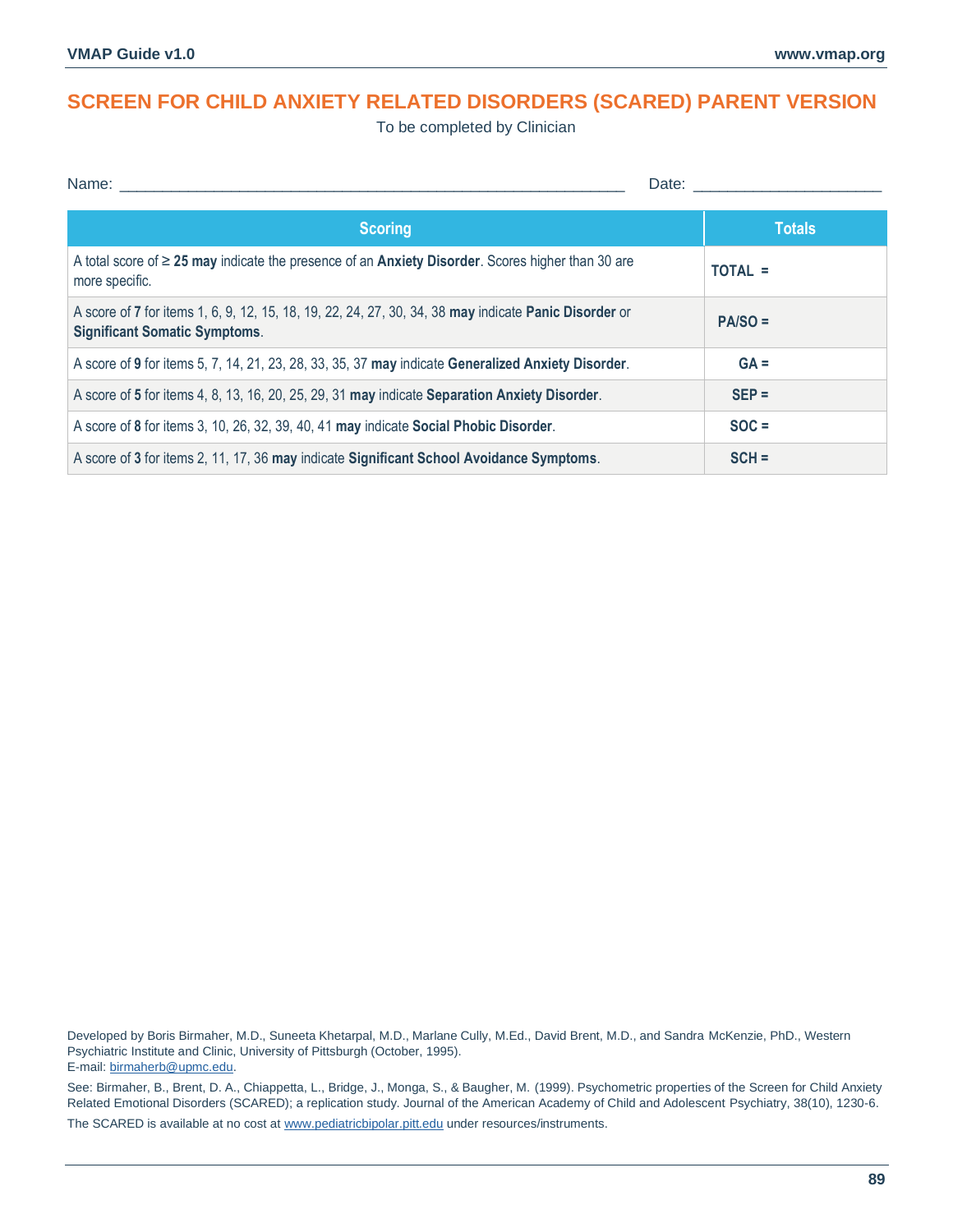# **PATIENT HEALTH QUESTIONNAIRE AND GENERAL ANXIETY DISORDER (PHQ-9 AND GAD-7)**

Date: \_\_\_\_\_\_\_\_\_\_\_\_\_\_ Patient Name:\_\_\_\_\_\_\_\_\_\_\_\_\_\_\_\_\_\_\_\_\_\_\_\_\_\_\_\_\_\_\_\_\_\_\_\_ Date of Birth:\_\_\_\_\_\_\_\_\_\_\_\_\_\_\_

### **Over the last 2 weeks, how often have you been bothered by any of the following problems? Please circle your answers.**

|                                                                                          | PHQ-9                                                                                                                                                                           | <b>Not</b><br>At All | <b>Several</b><br><b>Days</b> | <b>More Than</b><br><b>Half the Days</b> | <b>Nearly</b><br><b>Every Day</b> |
|------------------------------------------------------------------------------------------|---------------------------------------------------------------------------------------------------------------------------------------------------------------------------------|----------------------|-------------------------------|------------------------------------------|-----------------------------------|
|                                                                                          | Little interest or pleasure in doing things.                                                                                                                                    |                      |                               |                                          |                                   |
| 2.                                                                                       | Feeling down, depressed, or hopeless.                                                                                                                                           | 0                    |                               |                                          | 3                                 |
| 3.                                                                                       | Trouble falling or staying asleep, or sleeping too much.                                                                                                                        |                      |                               |                                          | 3                                 |
| 4.                                                                                       | Feeling tired or having little energy.                                                                                                                                          |                      |                               |                                          |                                   |
| 5.                                                                                       | Poor appetite or overeating.                                                                                                                                                    |                      |                               |                                          | 3                                 |
| 6.                                                                                       | Feeling bad about yourself - or that you are a failure or have let<br>yourself or your family down.                                                                             |                      |                               |                                          |                                   |
|                                                                                          | Trouble concentrating on things, such as reading the newspaper<br>or watching television.                                                                                       |                      |                               |                                          |                                   |
| 8.                                                                                       | Moving or speaking so slowly that other people could have noticed.<br>Or the opposite — being so fidgety or restless that you have been<br>moving around a lot more than usual. |                      |                               |                                          |                                   |
| Thoughts that you would be better off dead, or of hurting yourself<br>9.<br>in some way. |                                                                                                                                                                                 |                      |                               |                                          |                                   |
|                                                                                          | Add the score for each column                                                                                                                                                   |                      |                               |                                          |                                   |

If you checked off any problems, how difficult have these made it for you to do your work, take care of things at home, or get along with other people? (Circle one) **Not difficult at all Somewhat difficult Very difficult Extremely difficult**

## **Over the last 2 weeks, how often have you been bothered by any of the following problems? Please circle your answers.**

|    | GAD-7                                              | Not<br>At All | <b>Several</b><br><b>Days</b> | <b>More Than</b><br><b>Half the Days</b> | <b>Nearly</b><br><b>Every Day</b> |
|----|----------------------------------------------------|---------------|-------------------------------|------------------------------------------|-----------------------------------|
|    | Feeling nervous, anxious, or on edge.              |               |                               |                                          |                                   |
|    | Not being able to stop or control worrying.        |               |                               |                                          |                                   |
| 3. | Worrying too much about different things.          |               |                               |                                          |                                   |
| 4. | Trouble relaxing.                                  |               |                               |                                          |                                   |
| 5. | Being so restless that it's hard to sit still.     |               |                               |                                          |                                   |
| 6. | Becoming easily annoyed or irritable.              |               |                               |                                          |                                   |
|    | Feeling afraid as if something awful might happen. |               |                               |                                          |                                   |
|    | Add the score for each column                      |               |                               |                                          |                                   |

## **Total Score (add your column scores):\_\_\_\_\_\_\_\_\_\_\_\_\_\_\_\_**

|                      |                      |                           |                       | If you checked off any problems, how difficult have these made it for you to do your work, take care of things at home, or get along with other |  |
|----------------------|----------------------|---------------------------|-----------------------|-------------------------------------------------------------------------------------------------------------------------------------------------|--|
| people? (Circle one) | Not difficult at all | <b>Somewhat difficult</b> | <b>Very difficult</b> | <b>Extremely difficult</b>                                                                                                                      |  |

*Developed by Drs. Robert L. Spitzer, Janet B.W. Williams, Kurt Kroenke and colleagues, with an educational grant from Pfizer Inc. No permission required to reproduce, translate, display or distribute. 1999.*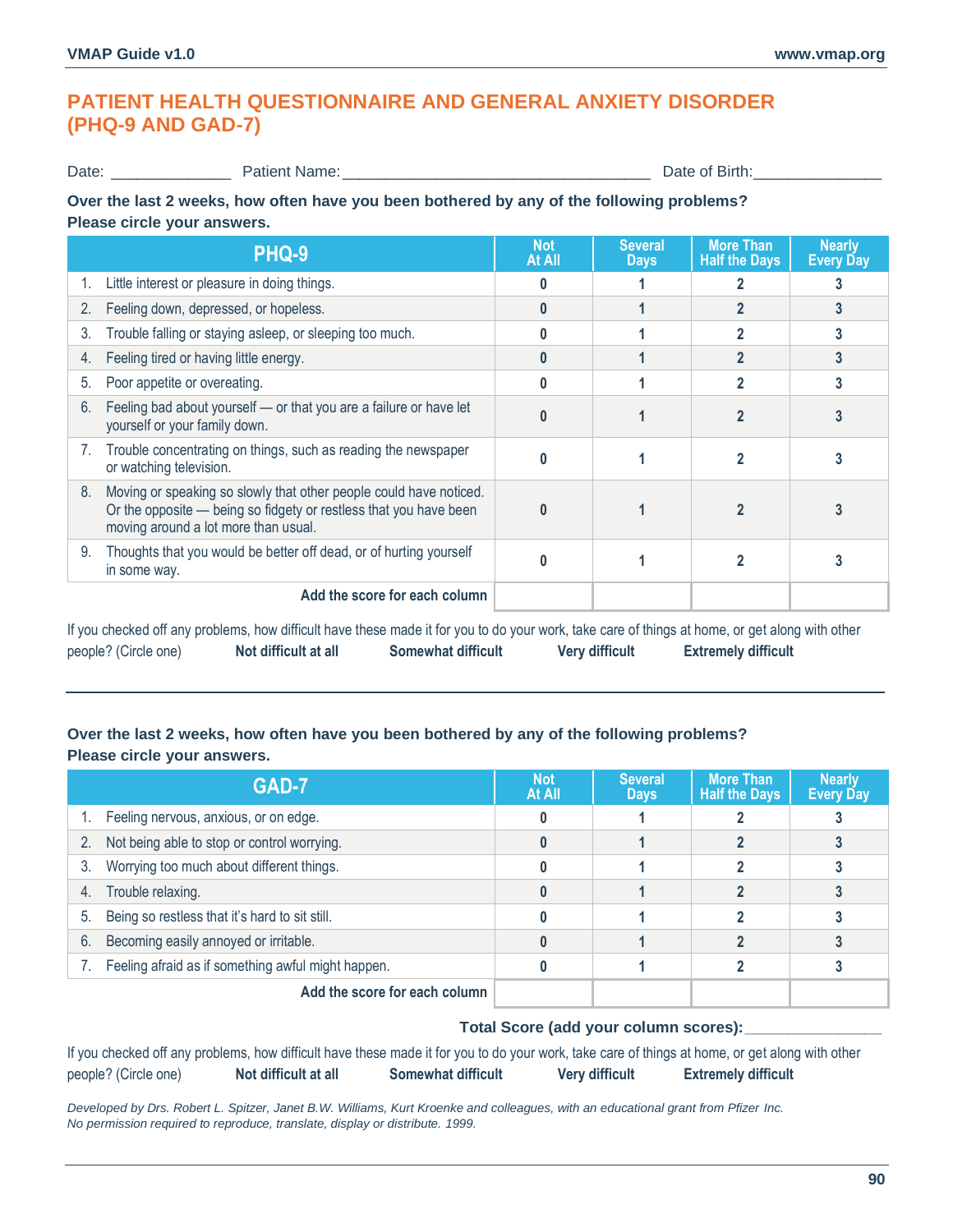## **EVIDENCE-BASED BEHAVIORAL INTERVENTIONS FOR ANXIETY**

## **Sub-Clinical to Mild Anxiety:**

Interventions in this category may be guided or explained by the clinician and/or the caregiver can assist selfmanagement in the home with…

- Psychoeducation (see handout for on-line parent/child resources)
- Relaxation (see handout for parent/child resources)
- Cognitive Behavior Therapy (CBT): CBT is First Line treatment in children and youth. Can try self-led or parent-led CBT first.

*CBT is a diverse group of therapeutic interventions targeting the three primary dimensions of anxiety: cognitive (thoughts), behavioral (e.g., avoidance of school), and physiological (e.g., abdominal pain, sweating, racing heart rate). It usually involves "homework" and an average of 8 to 12 sessions.*

### **Moderate Anxiety:**

(Or for unsuccessful self-management of mild anxiety)

- Refer to therapist-led Cognitive Behavior Therapy (CBT) and consider medication if not improved with interventions, or having difficulty accessing therapist-led CBT
- Anxiety treatment includes exposure therapy and minimizing unintended reinforcers of behaviors

### **Severe Anxiety:**

Refer to therapist-led (CBT preferred) **AND** initiate pharmacotherapy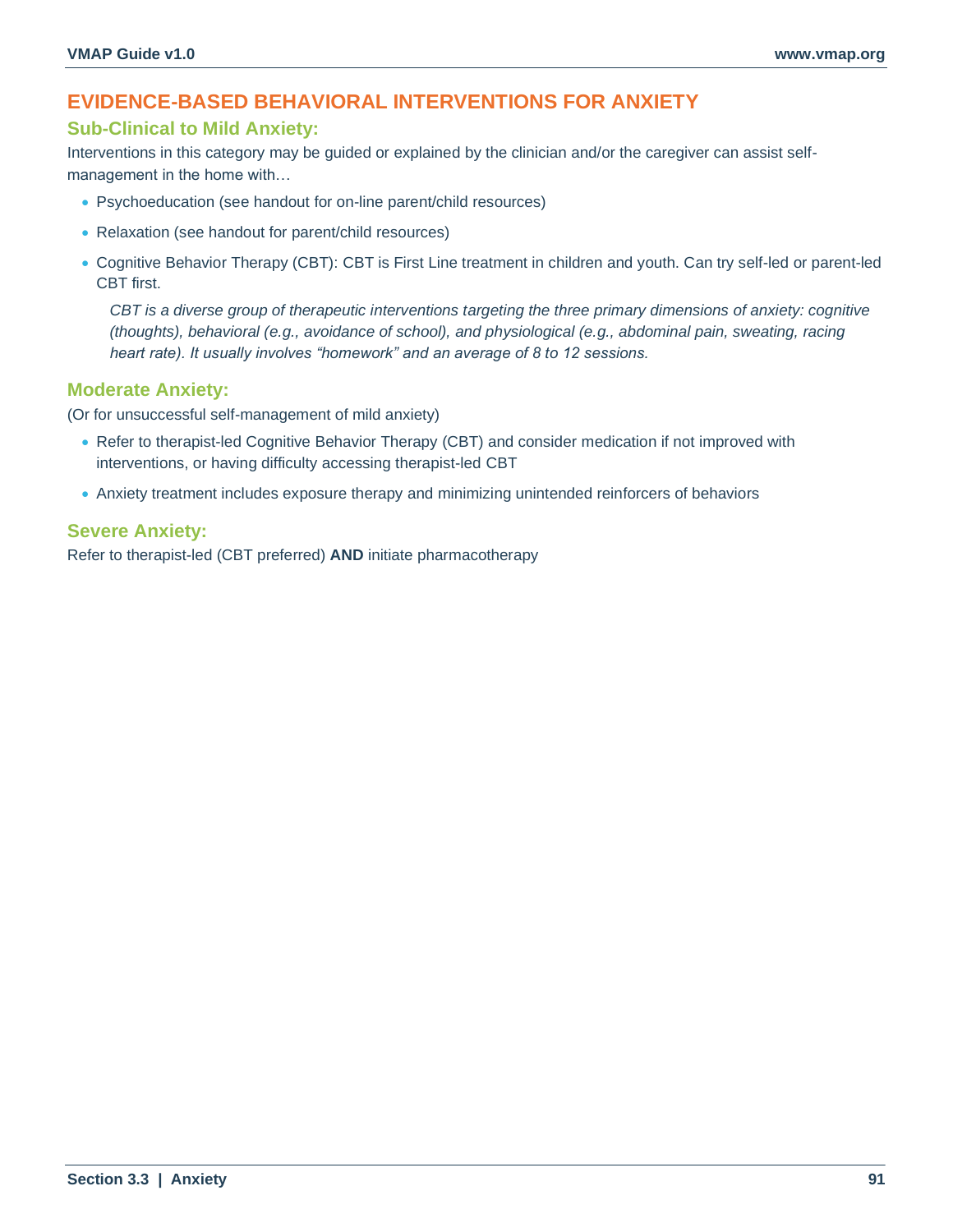## **MEDICATIONS FOR TREATMENT OF PEDIATRIC ANXIETY**

| <b>Class</b> | <b>Generic</b> | <b>Brand</b><br><b>Name</b> | <b>Available Forms/Doses</b> | <b>Dosing Information</b>                                                                                                                                                                                          | <b>Other Information</b>                 | <b>Comments</b>                                                                                                        |
|--------------|----------------|-----------------------------|------------------------------|--------------------------------------------------------------------------------------------------------------------------------------------------------------------------------------------------------------------|------------------------------------------|------------------------------------------------------------------------------------------------------------------------|
|              | fluoxetine     | Prozac                      | $\bullet$ 20mg/5ml           | Initial dose: 5-10mg                                                                                                                                                                                               | Often dosed in morning. Can cause vivid  | First line per evidence. FDA approved for                                                                              |
|              |                |                             | • Tabs 10/20/40/60mg         | Max dose: 80mg                                                                                                                                                                                                     | dreams. When switching meds tapering     | MDD age 8+, OCD age 7+. Side effects                                                                                   |
| <b>SSRI</b>  |                |                             |                              | is not usually required due to very long<br>Typical effective dose: 5-20mg<br>half-life of active metabolite (avg 9.3<br>for use under age 12, and<br>days). Peak effect 4-6 weeks.<br>10-60mg for use over age 12 |                                          | rare if dose missed, due to long half-life.<br>See side effect handout: most mild,<br>but know serotonin syndrome, and |
|              |                |                             |                              | <b>Duration: 24 hours</b>                                                                                                                                                                                          |                                          | <b>BOX Warning.</b>                                                                                                    |
| <b>SSRI</b>  | sertraline     | Zoloft                      | $\bullet$ 20mg/1ml           | Initial dose: 12.5-25mg                                                                                                                                                                                            | Drowsiness and sleep disturbance more    | First line per evidence. Evidence-based                                                                                |
|              |                |                             | • Tabs 25/50/100mg           | Max dose: 200mg                                                                                                                                                                                                    | common in adults than children, but may  | for MDD, OCD age 6+, PMDD, PTSD.                                                                                       |
|              |                |                             |                              | <b>Typical effective dose:</b><br>50-100mg                                                                                                                                                                         | be better dosed at bedtime.              | Peak effect 4-6 weeks.                                                                                                 |
|              |                |                             |                              | <b>Duration: 24 hours</b>                                                                                                                                                                                          |                                          |                                                                                                                        |
| <b>SSRI</b>  | escitalopram   | Lexapro                     | $\bullet$ 5mg/5ml            | Initial dose: 2.5-5mg                                                                                                                                                                                              | Contraindicated in known congenital long | Common first line, FDA approved for                                                                                    |
|              |                |                             | $\bullet$ Tabs 5/10/20mg     | Max dose: 20mg                                                                                                                                                                                                     | QT syndrome.                             | MDD age 12+, GAD. Peak effect 4-6                                                                                      |
|              |                |                             |                              | Typical effective dose: 10mg                                                                                                                                                                                       |                                          | weeks.                                                                                                                 |
|              |                |                             |                              | <b>Duration: 24 hours</b>                                                                                                                                                                                          |                                          |                                                                                                                        |

MDD (major depressive disorder), OCD (obsessive compulsive disorder) *Note: all medication information should be verified using current PDR*

### **Starting Medication: General Principles of Utilizing Pharmacotherapy for Pediatric Anxiety**

Consider starting all medications at a LOW DOSE for the first 1-2 weeks for anxiety disorders. Tapering medication from low to typical effective dose over a few weeks often mitigates child's experience with side effects.

#### **Initial treatment phase:**

- Evidence-based medications for anxiety: fluoxetine (Prozac), sertraline (Zoloft)
- Start daily test dose for 1-2 weeks (e.g., fluoxetine 5mg or sertraline 12.5mg)
- If test dose tolerated over one week, increase daily dose (e.g., fluoxetine 10mg or sertraline 25mg
- Monitor weekly for agitation, suicidality, and other side effects
- If severe agitation or suicidal intent/plan, refer immediately for emergency evaluation

#### **Continuation phase:**

- Monitor weekly x 4 weeks, then every other week for 2 months utilizing SCARED or GAD-7 to help quide the treatment strategy
- Once therapeutic dose is achieved, consider call to VMAP if patient's screening tools are not improving AND/OR anecdotal evidence suggests patient is not improving. Sometimes others notice improvement before the patient!

#### **Remission phase:**

• Even if patient feels much better after a few months, continue maintenance dose for "two seasons" or about 6 months after weaning off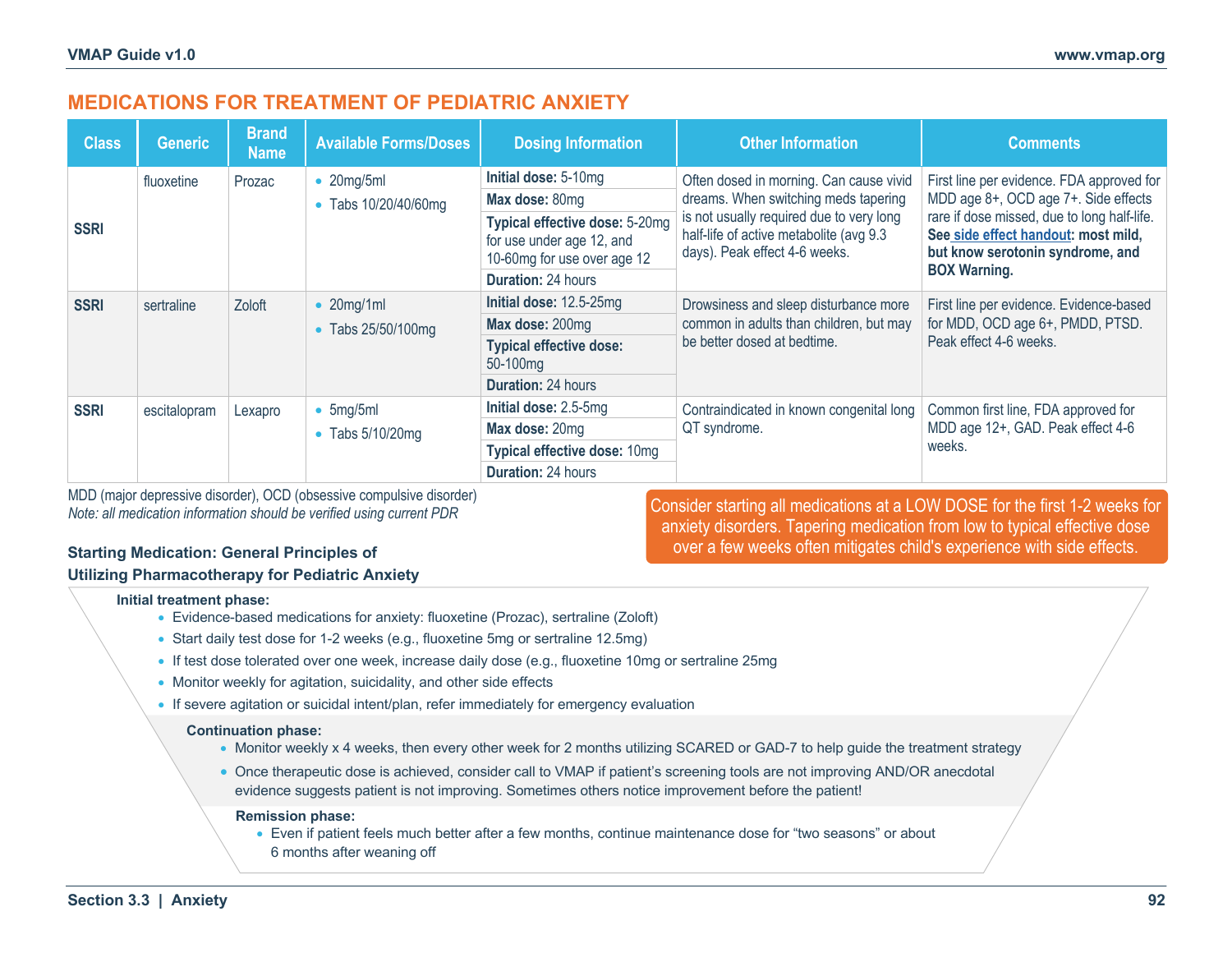# **PROVIDER TIPS & CLINICAL PEARLS**

**BEFORE** deciding an Anxiety diagnosis is correct, ask a few more questions:

|                                 | <b>TRAUMA</b>                     | Has this child/teen experienced a traumatic event? Examples: domestic violence, abuse, natural<br>disaster, motor vehicle accident.                                                                                                  |
|---------------------------------|-----------------------------------|--------------------------------------------------------------------------------------------------------------------------------------------------------------------------------------------------------------------------------------|
|                                 | <b>TRIGGERS</b>                   | What are the specific situations or factors that trigger the anxiety symptoms? What unexpected<br>"benefits" does the child experience from their anxiety symptoms (e.g., school refusal and parent thus<br>staying home from work)? |
|                                 | <b>CO-OCCURRING</b>               | Are there any accompanying signs of depression? Consider PHQ-9.                                                                                                                                                                      |
| <b>HPI: Presenting Concerns</b> | <b>DEPRESSION,</b><br><b>ADHD</b> | Severe anxiety disorders may be complicated by major depression and/or suicide. ASK about<br>suicidal thoughts/homicidal thoughts. Look at the PHQ.                                                                                  |
|                                 |                                   | ADHD symptoms? Consider Vanderbilt Rating Scales.                                                                                                                                                                                    |
|                                 | <b>SEVERITY</b>                   | Does the anxiety seem appropriate for the developmental stage of the child?                                                                                                                                                          |
|                                 |                                   | Again, severe anxiety disorders may be complicated by major depression and/or suicide. ASK<br>about suicidal thoughts/homicidal thoughts. Look at the PHQ.                                                                           |
|                                 |                                   | Is there a prior history of self-harm or intent?                                                                                                                                                                                     |
|                                 | <b>IMPAIRMENT</b>                 | Does the anxiety impair the child's daily functioning such as school attendance, grades, friend or family<br>relationships?                                                                                                          |
|                                 | <b>CONSTITUTIONAL SX</b>          | What impact is the child's symptoms having on their appetite, sleep, focus/attention? Is the child<br>complaining of abdominal pain, headache, muscle tension, fatigue?                                                              |
|                                 |                                   | Is there a family history of anxiety disorders?                                                                                                                                                                                      |
| Family Hx                       |                                   | Has anyone ever had to stay in a hospital because of mental health issues?                                                                                                                                                           |
|                                 | <b>Rule out medical causes</b>    | • Asthma, and its medications                                                                                                                                                                                                        |
|                                 | of the anxiety symptoms           | • Substance use and abuse                                                                                                                                                                                                            |
|                                 |                                   | • Other chronic illnesses (diabetes, chronic pain, SLE)                                                                                                                                                                              |
| Review of Systems               |                                   | • Caffeinism                                                                                                                                                                                                                         |
|                                 |                                   | • Seizure disorders                                                                                                                                                                                                                  |
|                                 |                                   | • Thyroid disorders<br>• Hypoglycemia                                                                                                                                                                                                |
|                                 |                                   | • Cardiac arrhythmia                                                                                                                                                                                                                 |
|                                 |                                   | • Migraine headaches, brain tumor                                                                                                                                                                                                    |
|                                 |                                   | • Pheochromocytoma                                                                                                                                                                                                                   |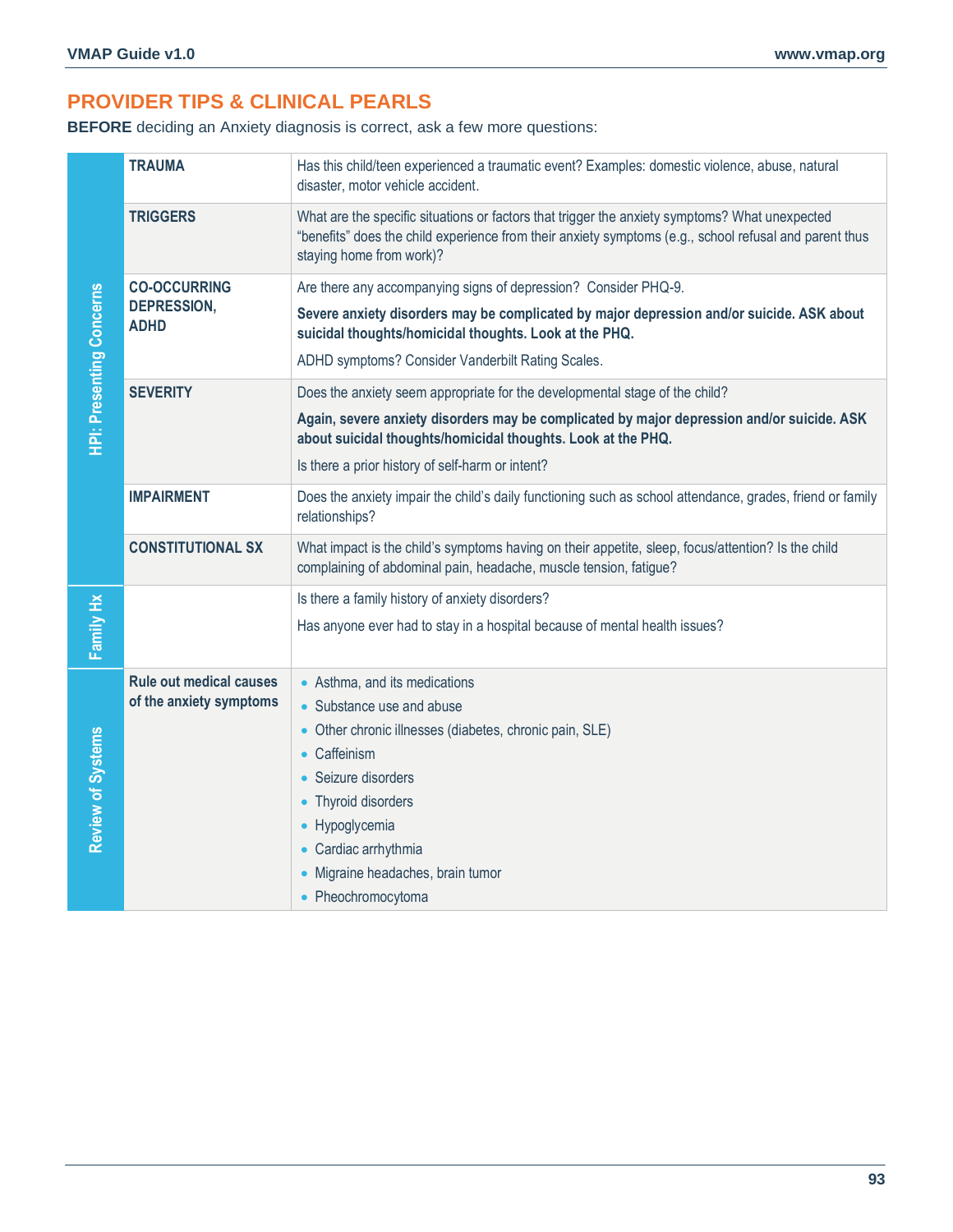# **DURING VISIT: USE 4 Rs: RECOGNIZE, RESPOND, KNOW WHEN TO REFER, KNOW RESOURCES**

| <b>RECOGNIZE:</b><br><b>Use screening tools AND</b><br>interview          | Some children AVOID certain activities or circumstances that trigger their anxiety. This may result in<br>patients with moderate or severe anxiety to reporting they are "free" of subjective feelings of anxiety.                                                                                                                                                                                                                                                                                                                                                                                                                                                        |  |  |
|---------------------------------------------------------------------------|---------------------------------------------------------------------------------------------------------------------------------------------------------------------------------------------------------------------------------------------------------------------------------------------------------------------------------------------------------------------------------------------------------------------------------------------------------------------------------------------------------------------------------------------------------------------------------------------------------------------------------------------------------------------------|--|--|
| <b>Assess for current or prior</b><br>suicidal thinking or<br>behaviors   | Anxiety disorders can be associated with suicidal ideation with or without comorbid depression. Use<br>Suicide Screening Tool if unsure.                                                                                                                                                                                                                                                                                                                                                                                                                                                                                                                                  |  |  |
| <b>Observe for common</b><br>mental status findings                       | The clinician may observe problems with separation, behavioral inhibition, selective mutism, or<br>hyperactivity.                                                                                                                                                                                                                                                                                                                                                                                                                                                                                                                                                         |  |  |
| <b>Consider differential</b><br>diagnoses                                 | Adjustment reactions: Rarely require pharmacological intervention; refer to therapy.<br>1.<br>2.<br>Bullying: Children who are victims of bullying may present with avoidance and anxiety symptoms.<br>Bipolar Disorder: Can be complicated in terms of assessment; consider VMAP consultation - rare<br>3.<br>before mid-adolescence.<br>Substance Use Disorders: Patients with anxiety disorders may self-medicate with other substances<br>4.<br>and present with anxiety symptoms related to withdrawal.<br>Autism spectrum disorder: Patients with ASD frequently report anxiety symptoms. Consider VMAP<br>5.<br>consultation for help in clarifying the diagnoses. |  |  |
| <b>RESPOND:</b><br><b>Conduct a general</b><br>medical exam               | Consider a general exam for any child with anxiety symptoms to rule out medical conditions and to<br>examine extent of any chronic medical conditions or other medications being used.                                                                                                                                                                                                                                                                                                                                                                                                                                                                                    |  |  |
| Know when to REFER for<br><b>VMAP consultation or child</b><br>psychiatry | Consider referring if child/youth:<br>• Experiences only partial response to medication AND a second medication is being considered<br>Requires/asks for PRN meds for severe distress<br>$\bullet$<br>Reports agitation, suicidality, or demonstrates increased self-harming behaviors<br>Reports active suicidal planning or intent or recent suicidal behavior<br>$\bullet$<br>• Has multiple co-occurring diagnoses such as ADHD/depression/substance use disorders<br>Demonstrates or reports symptoms of bipolar disorder, specifically mania<br>$\bullet$<br>Has co-occurring autism spectrum disorder<br>$\bullet$                                                 |  |  |
| <b>RESOURCE for families</b>                                              | <b>AACAP Parents' Medication Guide: Anxiety</b>                                                                                                                                                                                                                                                                                                                                                                                                                                                                                                                                                                                                                           |  |  |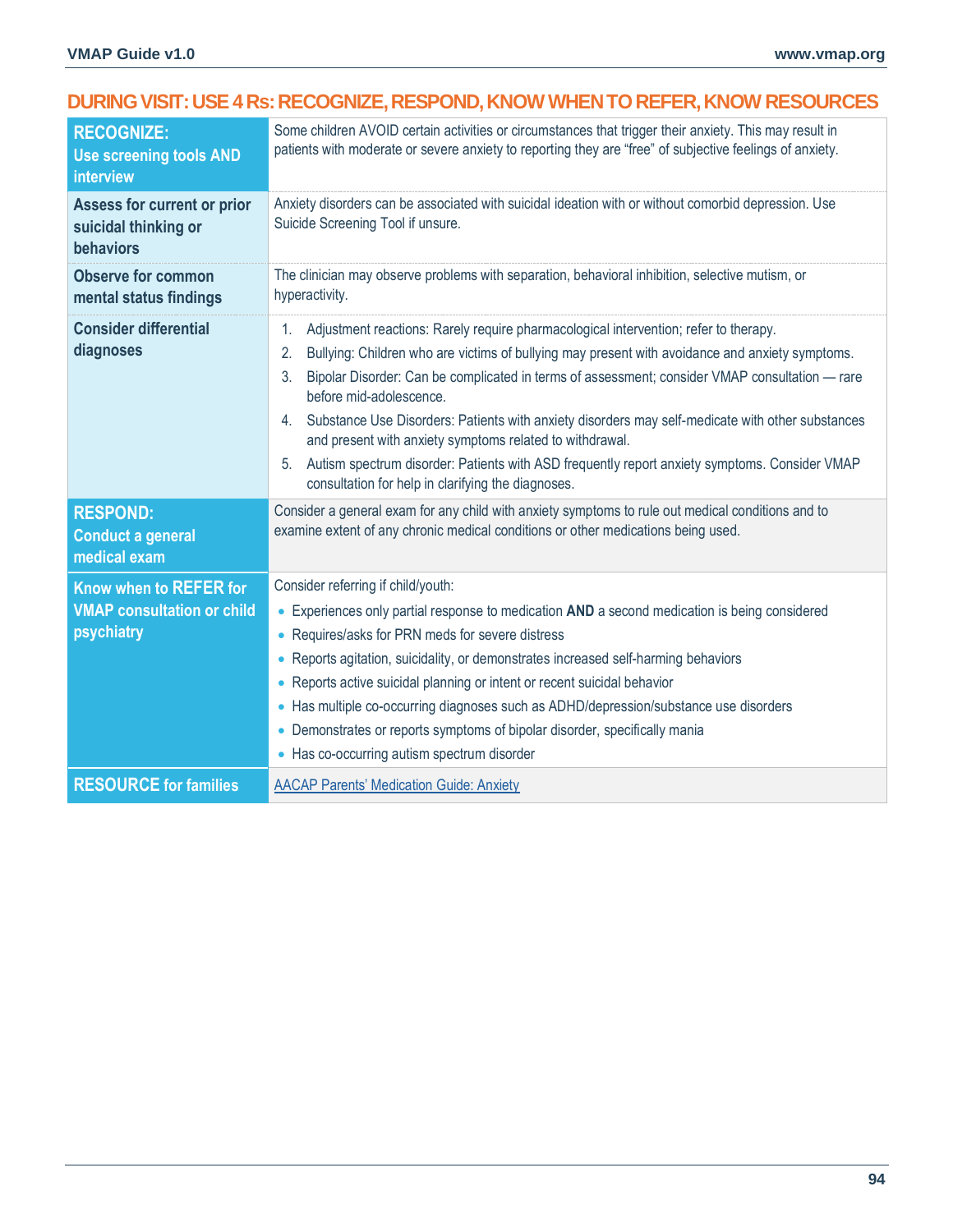## **Family Resources**

#### **Websites**

- AACAP Anxiety Disorders Resource Center [www.aacap.org/aacap/Families\\_and\\_Youth/Resource\\_Centers/Anxiety\\_Disorder\\_Resource\\_Center/Home.aspx](https://www.aacap.org/aacap/Families_and_Youth/Resource_Centers/Anxiety_Disorder_Resource_Center/Home.aspx)
- Anxiety and Depression Association of America [adaa.org/](https://adaa.org/)
- WorryWiseKids [www.worrywisekids.org/](http://www.worrywisekids.org/)
- On Our Sleeves: How to Help Kids Manage Anxiety [www.onoursleeves.org/mental-wellness-tools-guides/help-kids-manage-anxiety](https://www.onoursleeves.org/mental-wellness-tools-guides/help-kids-manage-anxiety)
- Coping Cat Parents [copingcatparents.com](https://www.copingcatparents.com/Helping_Kids)
- [Anxiety in Teens is Rising: What's Going On? —](https://www.healthychildren.org/English/health-issues/conditions/emotional-problems/Pages/Anxiety-Disorders.aspx?_ga=2.23272186.1713562946.1637083849-204084609.1622113705&_gl=1*e64h4q*_ga*MjA0MDg0NjA5LjE2MjIxMTM3MDU.*_ga_FD9D3XZVQQ*MTYzNzA4Mzg0Ni4xNi4xLjE2MzcwODM4NjIuMA..) HealthyChildren.org *This parenting website from the AAP has great handouts*
- [School Avoidance: Tips for Concerned Parents —](https://www.healthychildren.org/English/health-issues/conditions/emotional-problems/Pages/School-Avoidance.aspx?_ga=2.216620758.1713562946.1637083849-204084609.1622113705&_gl=1*isagfn*_ga*MjA0MDg0NjA5LjE2MjIxMTM3MDU.*_ga_FD9D3XZVQQ*MTYzNzA4Mzg0Ni4xNi4xLjE2MzcwODQwNDAuMA..) HealthyChildren.org

#### **Handouts & Guides**

- Children's Mental Health Matters Facts for Families: Anxiety Disorders [www.childrensmentalhealthmatters.org/files/2021/03/Anxiety-Disorders-2021.pdf](https://www.childrensmentalhealthmatters.org/files/2021/03/Anxiety-Disorders-2021.pdf)
- American Academy of Child and Adolescent Psychiatry: Anxiety Disorders Parents' Medication Guide [www.aacap.org/App\\_Themes/AACAP/docs/resource\\_centers/resources/med\\_guides/anxiety-parents-medication](https://www.aacap.org/App_Themes/AACAP/docs/resource_centers/resources/med_guides/anxiety-parents-medication-guide.pdf)[guide.pdf](https://www.aacap.org/App_Themes/AACAP/docs/resource_centers/resources/med_guides/anxiety-parents-medication-guide.pdf)

| <b>App Name</b>                          | <b>Ages</b> | <b>Description</b>                                                                                       | <b>Cost</b>                                   |
|------------------------------------------|-------------|----------------------------------------------------------------------------------------------------------|-----------------------------------------------|
| <b>Breathe, Think, Do</b><br>with Sesame | $2 - 5$     | Teaches skills such as problem-solving, self-control, planning,<br>and task persistence                  | Free<br>IOS, Android                          |
| <b>Chill Outz</b>                        | $4 - 10$    | Animated stories teaching children proven techniques to stay<br>mindful and relaxed anywhere, anytime    | \$4.99<br><b>IOS</b>                          |
| <b>Monster Meditation</b>                | $2 - 6$     | Meditation, relaxation<br>(from Sesame Street and Headspace)                                             | Free on YouTube                               |
| Calm                                     | Ages 9+     | Meditation, relaxation<br>(kids pack unlocks for ages 5-8)                                               | Free to try; upgrade for fee<br>IOS, Android  |
| <b>Dreamy Kid</b>                        | Ages 4+     | Meditation, guided visualization, and affirmations                                                       | Free<br>IOS, android                          |
| <b>Headspace</b>                         | Ages 9+     | Guided meditation<br>(kids pack unlocks for age 5 and under)                                             | Free to try; upgrade for free<br>IOS, Android |
| <b>Smiling Mind</b>                      | $7 - 18$    | Mindfulness meditation techniques, targeted at different ages<br>including one for ages 7-9              | Free<br><b>IOS</b>                            |
| <b>MindShift CBT</b>                     | Ages 11+    | CBT strategies, including thought journals, belief experiments,<br>fear ladders, comfort zone challenges | Free<br><b>IOS</b>                            |

#### **Apps**